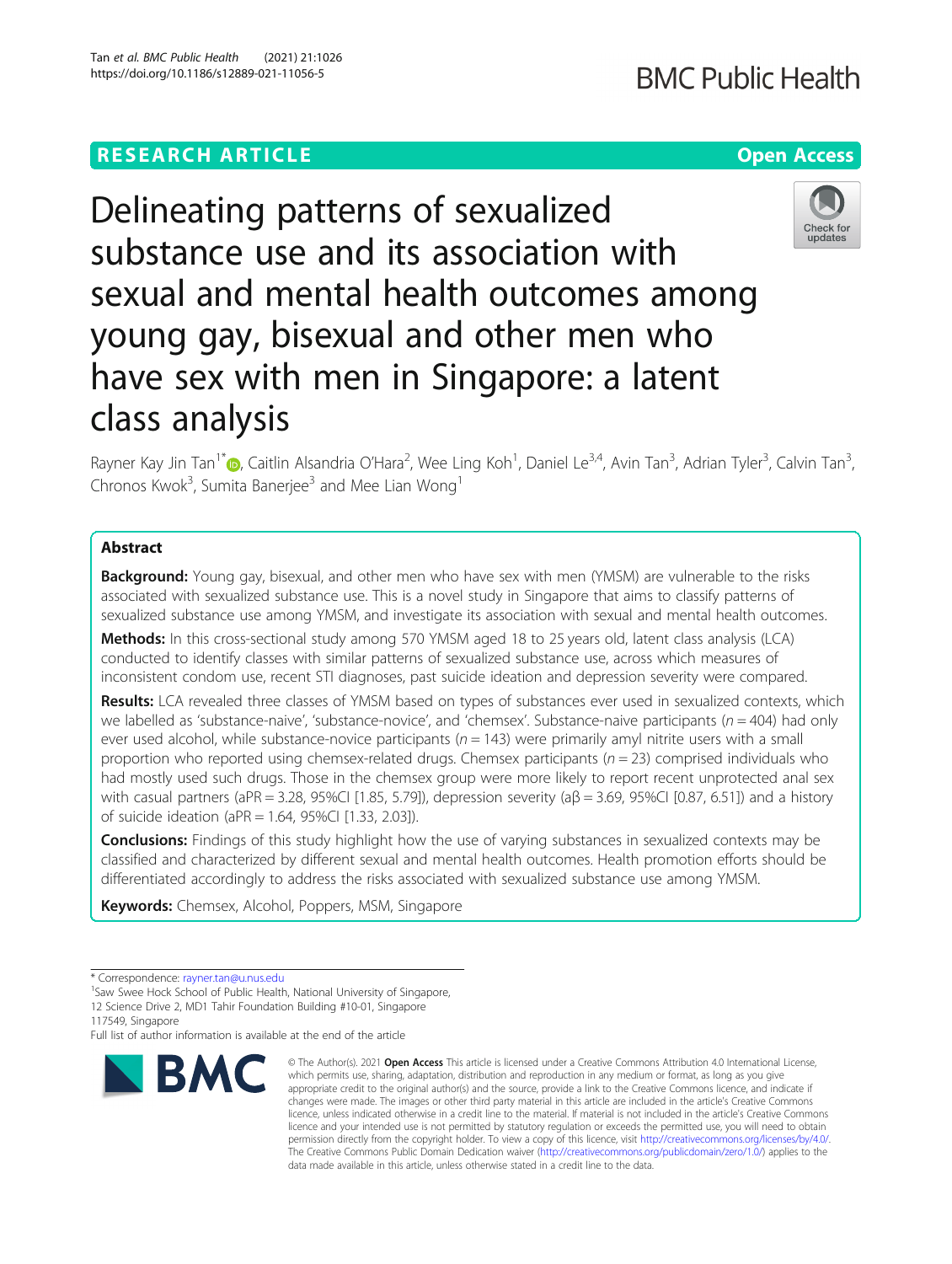# Background

Approximately 38.0 million people globally were estimated to be living with HIV in 2019 [\[1](#page-8-0)]. Gay, bisexual, and other men who have sex with men (GBMSM) constitute a key population that continues to be disproportionately affected by HIV on a global scale [\[2](#page-8-0)]. Greater vulnerability of GBMSM to HIV may be attributable to physiological, psychosocial, and institutional factors [\[3](#page-8-0), [4\]](#page-8-0). For example, past research have shown how measures of sexual orientation concealment, internalized homophobia, as well as experienced homophobia have been associated with greater risks of HIV and other sexually transmitted infections acquisition among GBMSM [\[5](#page-8-0)–[7\]](#page-8-0).

Past studies have shown that the prevalence of drug use is higher among GBMSM, compared to the general heterosexual male population, and is often used in sexualized contexts [[8](#page-8-0)–[10](#page-8-0)]. Sexualized substance use has also been referred to by other terms such as 'chill fun', 'chemsex', 'party and play' and 'wired sex', which vary by country setting. These terms typically denote the use of substances such as mephedrone, amyl nitrites (poppers), gamma-hydroxybutyrate/gamma-butyrolactone (GHB/ GBL), crystal methamphetamine (meth), as well as drugs usually prescribed for erectile dysfunction (ED) before or during sexual activity  $[11–13]$  $[11–13]$  $[11–13]$  $[11–13]$ .

Chemsex has been associated with several health implications among GBMSM. With regards to sexual health, studies have found that GBMSM who have engaged in chemsex were more likely to report HIV and other STI risk-related behaviors, as well as the incidence of HIV and sexually transmitted infections (STIs) [[14](#page-9-0), [15\]](#page-9-0). With regard to mental health, GBMSM who engage in chemsex have also reported correspondingly poorer mental health outcomes, such as greater depression severity, poorer general mental well-being, and internalized homophobia [\[13](#page-9-0), [16](#page-9-0), [17](#page-9-0)]. Heavy alcohol use has also been found to be common among GBMSM in developed country settings [\[9](#page-8-0), [18,](#page-9-0) [19](#page-9-0)], and that sexual minorities such as GBMSM reported a lower age of alcohol use debut compared to their heterosexual counterparts [[20,](#page-9-0) [21\]](#page-9-0). Such early onset of alcohol use was associated with increase sexual and mental health risks among GBMSM surveyed [\[22](#page-9-0)]. The use of alcohol in a sexual context has also been found to be associated with behaviors associated with HIV acquisition risk [[23](#page-9-0)–[25](#page-9-0)].

Within communities of GBMSM, young gay, bisexual, and other men who have sex with men (YMSM) experience a greater burden of HIV and other sexually transmitted infections (STI) risk compared to their older counterparts, which may be attributed to a higher incidence of risky sexual behaviors, the lack of help-seeking behaviors, and sexualized substance use [\[26](#page-9-0), [27\]](#page-9-0). YMSM are also especially vulnerable to substance use disorders and the risks associated with them [[28](#page-9-0)–[30](#page-9-0)]. A study among YMSM aged 12 to 24 years in eight United States cities found that 10.8% of participants had reported using methamphetamine in the past 3 months  $[28]$  $[28]$ , while studies in other settings similarly illustrate that YMSM already report using illicit substances at a young age  $[13, 31]$  $[13, 31]$  $[13, 31]$  $[13, 31]$ , and those who report an earlier age of sexual debut or who are exposed to sexual networks earlier are more likely to initiate chemsex [[32](#page-9-0)].

Past studies employing latent class analysis have found that substance use patterns may not be homogenous among GBMSM, and these classes are characterized by a range of substance use-related behaviors, from GBMSM who do not use substances in sexualized contexts, to those who engage in polydrug use during sex. These studies also find that these classes may be associated with varying sexual risk behaviors [[14,](#page-9-0) [33\]](#page-9-0). Similarly, the present study will conduct latent class analysis on observational, cross-sectional data from the baseline analysis of the Pink Carpet Y Cohort Study (PCYCS), Singapore's first prospective cohort study among YMSM, to explore classes of sexualized substance use and its association with other sexual and mental health outcomes. This study is noteworthy as it is novel in the present setting, and allows us to better understand the risk factors that may be associated with substance use initiation among YMSM.

### **Methods**

#### Country setting

GBMSM are disproportionately represented in prevalent cases of HIV in Singapore. As of 2019, a total of 8295 incident HIV infections among Singapore residents have been notified to the Singapore ministry of health (MOH). In 2011, yearly incident cases of HIV transmitted through male 'homosexual or bisexual' modes exceeded that of 'heterosexual' modes for the first time, and that trend has persisted since [[34\]](#page-9-0). With regard to GBMSM in Singapore, the general public still holds conservative and largely negative views towards the community. Specifically, most people have indicated in recent surveys that they had perceived same-sex relationships as being wrong, and are also not in favor of the repeal of Section 377A of the Singapore Penal Code, the law that criminalizes sexual relations between men [\[35](#page-9-0), [36\]](#page-9-0). Past studies have also established the negative impact and trickle-down effects that such stigma has on HIV prevention efforts among GBMSM in Singapore [[37](#page-9-0)–[39\]](#page-9-0). With regard to substance use, a qualitative study conducted on chemsex among GBMSM in Singapore highlight how institutionalized and societal stigma contributed to internalized homophobia that drive chemsex as a coping mechanism, as well as barriers to accessing substance use recovery and care services [\[13\]](#page-9-0).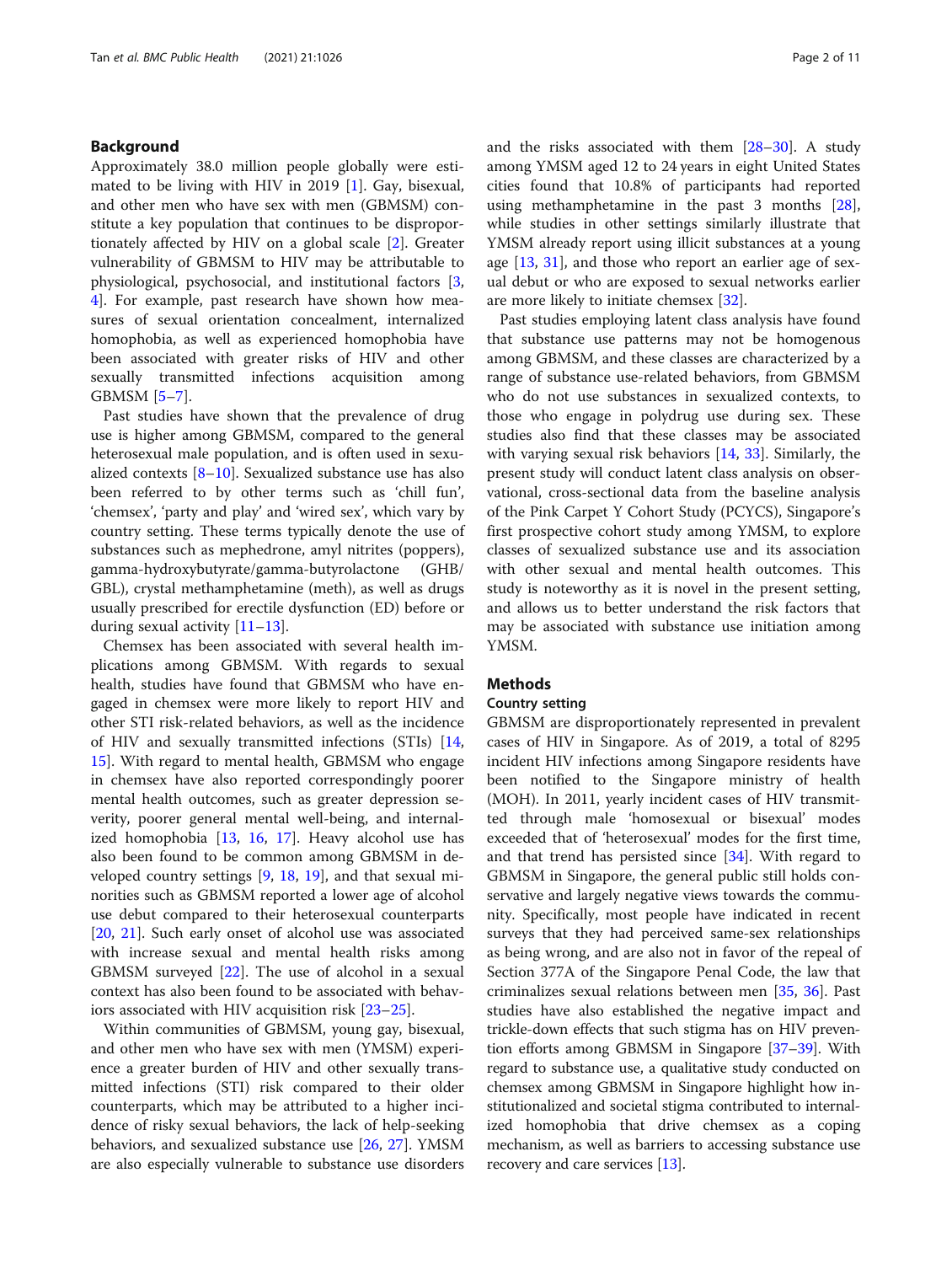Advocacy and health promotion efforts for GBMSM in Singapore have largely stemmed from community-based efforts, given the presence of Section 377A, which precludes the development and implementation of wider programs such as comprehensive sexuality education and GBMSMspecific healthcare services, or the censorship of positive portrayals of LGBT individuals in the general media [\[40](#page-9-0)]. Such community-based efforts include the implementation of community-based anonymous testing sites for HIV and other STIs, as well as HIV and other STIs prevention efforts around education, promoting sexual health-seeking behaviors, and the uptake of novel HIV prevention technologies such as HIV pre-exposure prophylaxis and post-exposure prophylaxis in key populations at risk of acquiring HIV and other STIs [[41\]](#page-9-0).

#### Participants and recruitment

The PCYCS is a prospective cohort study exploring the syndemic risks associated with HIV and other sexually transmitted infections (STI) acquisition among YMSM in Singapore. However, this study presents analysis from observational, cross-sectional data obtained from the baseline survey of the PCYCS. This study was a partnership between Action for AIDS Singapore (AFA), an organization serving the sexual health needs of GBMSM, and the National University of Singapore (NUS). To be eligible for this cohort, participants had to be HIVnegative or unsure of their HIV status, between the ages of 18 to 25 years old, Singapore citizens or permanent residents, and identify as gay, bisexual, or queer (sexual orientation) men at the point of recruitment, which spanned across May to September 2019. Participants were asked to self-report these attributes. With regard to sample size calculation, we targeted recruitment of at least 384 participants. This sample size was obtained to achieve a 95% confidence level and 5% margin of error, assuming a population of 210,000 GBMSM in Singapore [[42\]](#page-9-0). However, 600 participants were targeted for recruitment to account for potential attrition at each follow-up for this cohort study.

Participants were invited to participate in this study through a recruitment flyer that was disseminated through both online (e.g. social media) and offline (e.g. at the organization's office or outreach activities) channels by a network of community-based organizations in Singapore who are engaged in health advocacy-related activities for GBMSM. Participants who were interested in participating and were eligible for the study signed up through an enrolment link with their self-reported alias, contact details, date of birth, gender, HIV status, sexual orientation, and their residence status. An AFA staff member subsequently verified the eligibility of participants who had signed up prior to sending them a unique identifier, and a link for the baseline survey.

It was imperative for the team to ensure that participants' identities their data would remain confidential, as drug use and sexual relations between men are criminalized in Singapore. To do so, the researchers ensured that no staff member from AFA or NUS had full access to either the enrolment details held by AFA which contained aliases and contact details of participants, and the baseline survey results held by NUS. Both sets of data were only linked by the unique identifier which participants entered at the beginning of the survey. Upon completion of the survey, a NUS staff member provided AFA with the unique identifiers who had completed the baseline survey, and an SGD20.00 (approximately USD15.00) cash reimbursement was given to the participant. A total of 570 participants were recruited at the baseline of the cohort; the response rate could not be established as it was not possible to ascertain the total number of eligible participants that the recruitment flyers had reached. Participants could also refer their friends to participate in the survey and be reimbursed SGD5.00 (approximately USD3.75) for each eligible individual successfully referred and who had completed the baseline survey; a total of 171 (30.0%) of participants were recruited through referrals.

#### Ethics declaration

Ethics approval was obtained from the institutional review board at the National University of Singapore (NUS-IRB Reference Code S-19-007) prior to data collection.

#### Variable measures

A copy of the survey questionnaire developed for this study has been published elsewhere [[43](#page-9-0)]. The survey collected sociodemographic information from respondents, including age, ethnicity, gender, sexual orientation, and monthly household income. Participants were asked if they had ever used a series of substances in sexual contexts, including alcohol, poppers, meth, GHB/GBL as well as other erectile dysfunction (ED) medication or drugs (e.g. Viagra, Cialis, 'black ants'). For sexual health outcomes, participants were asked about their patterns of unprotected anal sex, as well as STI diagnoses in the last 6 months. Unprotected anal sex with casual partners in the last 6 months was coded as a binary variable (yes vs no), and was derived from a series of questions that solicited frequency of self-reported condom use through a five-point Likert scale from 1 to 5, with 1 being that they did not use condoms and 5 being that they had always used condoms; this question was repeated for permutations of oral and anal sex with regular, casual, and sex worker partners in the last 6 months. Participants who had not used condoms all the time with casual and sex worker partners in the last 6 months were coded as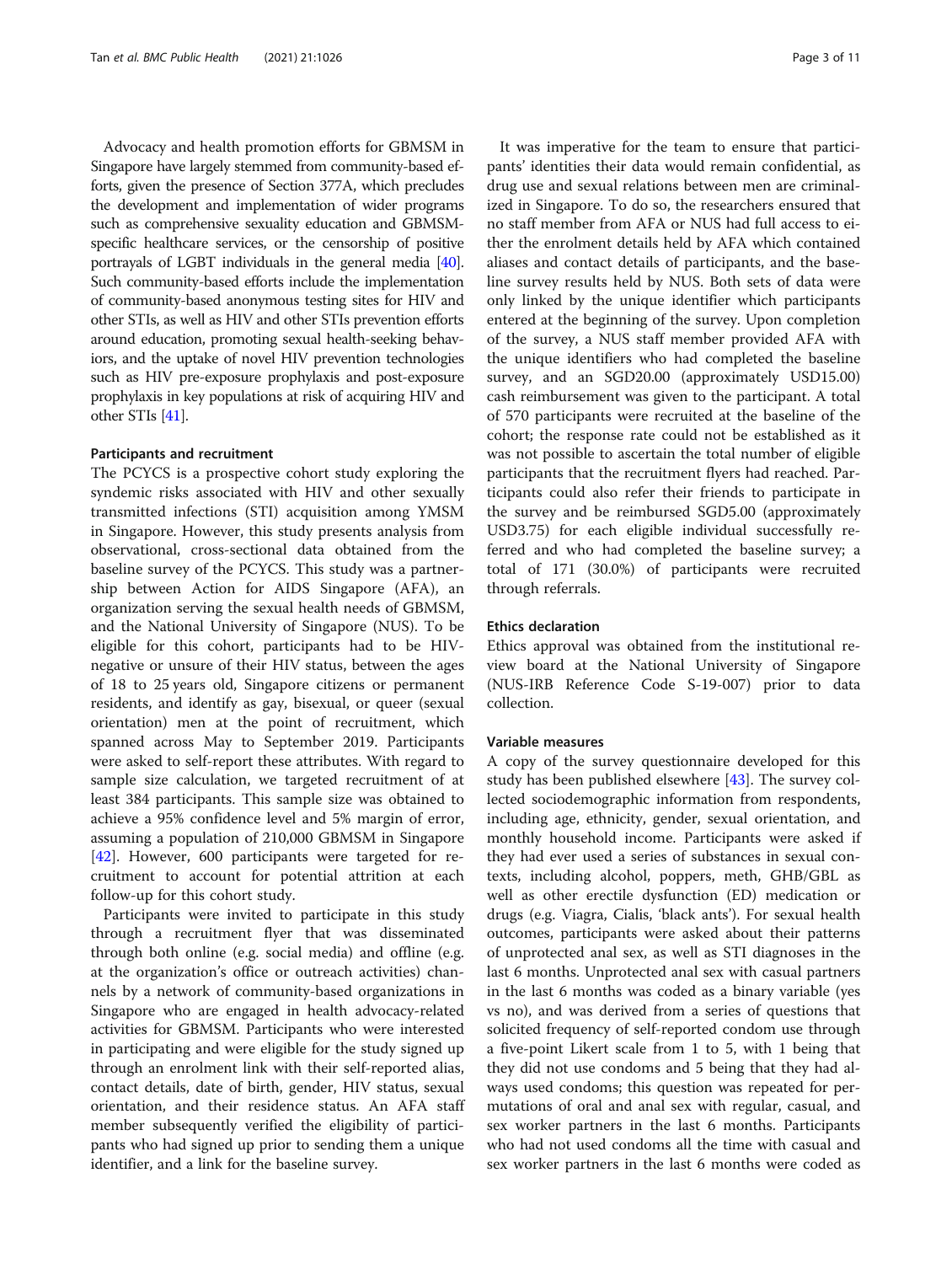'yes' under this variable. Participants who also reported being tested positive for either gonorrhoea, syphilis, chlamydia, genital herpes, genital warts or hepatitis C were assigned as having been diagnosed with an STI in the past 6 months through a binary (yes vs no) variable.

For mental health outcomes, both depression severity and past suicide ideation were measured. Depression severity, which was measured through the well-established, nine-item patient health questionnaire-9 (PHQ-9) validated by Kroenke and colleagues [[44,](#page-9-0) [45](#page-9-0)]. Participants were asked "over the last 2 weeks, how often have you been bothered by any of the following problems?" to a total of nine statements, to which they could respond to four possible answers on a Likert scale; 1 being not at all and 4 being nearly every day. Depression severity was measured as an index that was the sum score of all nine items, with a minimum score of 0 and a maximum score of 27. A score of 20 or higher indicates severe depression, 15 to 19 suggests moderately severe depression, 10 to 14 suggests moderate depression, while a score between 5 to 9 indicates mild symptoms of depression. Cronbach's alpha of the scale was reported as 0.92. Participants were also asked about their suicide-related behaviors, including if they had ever contemplated suicide by responding to three possible answers: yes, no, or prefer not to say.

#### Statistical analysis

Statistical analysis was carried out using the statistical software STATA version 15 (Stata Corp, College Station, TX, USA). We employed descriptive statistics to identify trends in sample characteristics. Details on the latent class analysis employed has been published elsewhere [[32\]](#page-9-0), where the chosen variables included a history of using alcohol, poppers, meth, GHB/GBL as well as other ED medication or drugs (e.g. Viagra, Cialis, 'black ants') in sexualized contexts. Given that the three-class model had the lowest AIC and BIC values, it was thus reported in this study, which we labelled post hoc as 'substancenaïve', 'substance-novice' and 'chemsex'. A summary of goodness-of-fit statistics are provided in Supplementary Table [S1](#page-8-0). Following identification of latent classes, we sought to determine the association between varying classes with outcome variables of unprotected anal sex, STI diagnoses, depression severity and past suicide ideation while adjusting for key sociodemographic covariates. We employed multivariable Poisson regression models with robust sandwich variances to compute the crude prevalence ratio (PR) and adjusted prevalence ratio (aPR) estimating these outcome variables. Statistical significance was set at  $p < 0.05$ . Analysis for this study was not pre-registered and the results reported here should be considered exploratory.

# Results

# Sociodemographic attributes and description of analytic sample

A total of 570 participants were recruited in this study. Table 1 summarizes the sociodemographic attributes and overall description of the analytic sample. In terms of their sociodemographic attributes, the mean age of the sample was  $21.9$  years (SD = 2.17). 83.9% of the participants identified as Chinese ( $n = 478$ ), 92.1% identified as cisgender male ( $n = 525$ ), 71.6% identified as gay ( $n =$ 408), and 35.6% reported a monthly household income of SGD5000 and above ( $n = 203$ ). A total of 33.5% ( $n =$ 189), 28.0% ( $n = 158$ ), 4.6% ( $n = 26$ ), 4.6% ( $n = 26$ ), and 4.6% ( $n = 26$ ) reported ever using alcohol, poppers, meth, GHB/GBL, and ED medication or drugs in sexual contexts, respectively.

With regard to the outcome variables of the study, participants reported a mean score of  $7.9$  (SD = 6.79) on depression severity, while most participants had ever contemplated suicide ( $n = 308, 54.1\%$ ). A total of 16.8% of participants also reported unprotected anal sex with casual partners in the last 6 months ( $n = 96$ ), while 6.7%  $(n = 38)$  reported testing positive for an STI in the past 6 months.

# Patterns of sexualized substance use

LCA revealed three classes  $(AIC = 1743.14; BIC =$ 1808.33), which we labelled post hoc as 'Substance-

|  | <b>Table 1</b> Description of analytic sample $(n = 570)$ |  |  |  |
|--|-----------------------------------------------------------|--|--|--|
|--|-----------------------------------------------------------|--|--|--|

| <b>Variables</b>                                                  | n / Mean | % / SD |
|-------------------------------------------------------------------|----------|--------|
| Age                                                               | 21.9     | 2.17   |
| Chinese ethnicity (Ref = Non-Chinese)                             | 478      | 83.9%  |
| Cisgender male (Ref = Transgender,<br>genderqueer, or others)     | 525      | 92.1%  |
| Gay (Ref = Bisexual, queer, or others)                            | 408      | 71.6%  |
| Monthly household income $\geq$ SGD5000<br>(Ref < SGD5000)        | 203      | 35.6%  |
| Ever had sexualized substance use with                            |          |        |
| Alcohol                                                           | 190      | 33.3%  |
| Amyl nitrites (Poppers)                                           | 161      | 28.3%  |
| Crystal methamphetamine (Meth)                                    | 27       | 4.7%   |
| Gamma-hydroxybutyrate/gamma-butyrolactone<br>(GHB/GBL)            | 27       | 4.7%   |
| Erectile dysfunction drugs (ED)                                   | 26       | 4.6%   |
| Ever contemplated suicide                                         | 308      | 54.0%  |
| Unprotected anal sex with casual partners in<br>the last 6 months | 96       | 16.8%  |
| Tested positive for an STI in the last 6 months                   | 39       | 6.8%   |
| Depression severity (PHQ-9)                                       | 7.9      | 6.79   |

Abbreviation: SD Standard Deviation, STI Sexually Transmitted Infections, GHB/ GBL Gamma-Hydroxybutyrate/Gamma-Butyrolactone, PHQ-9 Patient Health Questionnaire-9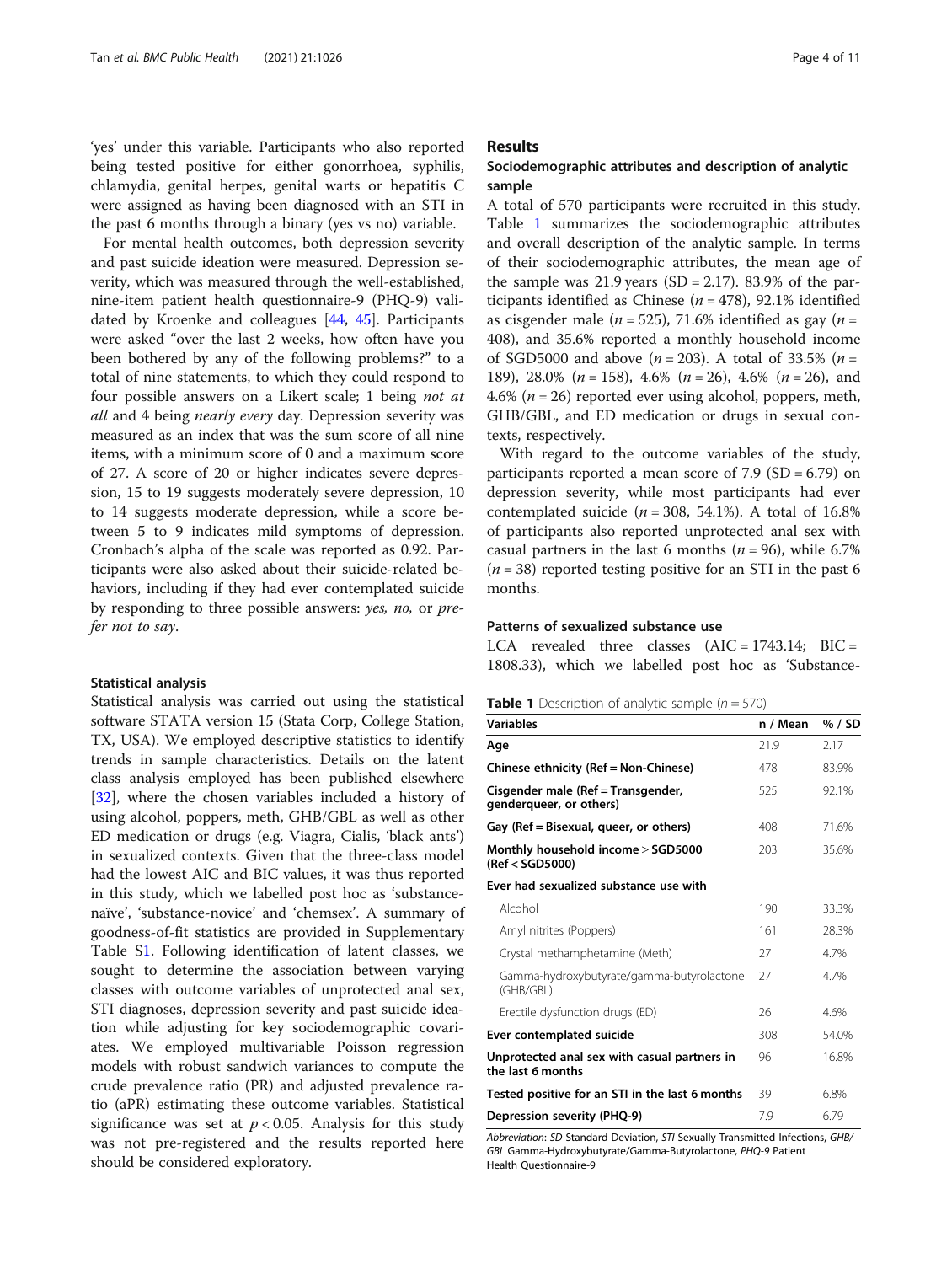naive', 'Substance-novice', and 'Chemsex'. Participants in the substance-naive  $(n = 403)$  class reported only ever using alcohol ( $n = 96, 76.2\%$ ), and never using any other substances during sex. Participants in the substancenovice class ( $n = 143$ ) had mostly ever used poppers during sex ( $n = 139, 97.2\%$ ), with some reporting ever using meth ( $n = 5$ , 3.9%), GHB/GBL ( $n = 5$ , 3.9%), and erectile dysfunction drugs  $(n = 9, 6.3%)$  during sex, over and above those who reported ever using alcohol during sex  $(n = 81, 56.6\%)$ . A similar proportion of participants in the chemsex class  $(n = 23)$  reported ever using alcohol  $(n = 13, 56.5\%)$  and poppers during sex  $(n = 22, 95.7\%).$ but a large proportion reported ever using meth ( $n = 22$ , 95.7%), GHB/GBL ( $n = 22$ , 95.7%), and erectile dysfunction drugs ( $n = 17, 73.9%$ ) during sex. Table 2 describes the analytic sample by substance using classes, while Fig. [1](#page-5-0) summarizes the proportion of individuals who reported ever using varying substances by substance using classes.

# Association between substance use class membership and sexual health outcomes

Table [3](#page-5-0) summarizes the associations between substance use class membership and sexual health outcomes. At the bivariate level, participants who were in the substance-novice (PR = 1.99, 95%CI [1.36, 2.92]) and chemsex (PR = 3.10, 95%CI [1.75, 5.49]) classes were more likely than substance-naive participants to have reported engaging in unprotected anal sex with a casual partner in the last 6 months. Participants who were in the substance-novice class were also more likely that those in the substance-naive class to have reported a diagnosis for any STI in the last 6 months ( $PR = 1.93$ , 95%CI [1.03, 3.61]). At the multivariable level, analyses revealed that an increasing age was negatively associated with unprotected anal sex with casual partners in the last 6 months (aPR = 0.91, 95%CI [0.84, 0.99]), while participants who were in the substance-novice (aPR = 2.24, 95%CI [1.51, 3.33]) and chemsex (aPR = 3.28, 95%CI [1.85, 5.79]) classes were more likely than substancenaive participants to have reported engaging in unprotected anal sex with a casual partner in the last 6 months. Participants who were in the substance-novice class were also more likely that those in the substancenaive class to have reported a diagnosis for any STI in the last 6 months (aPR = 2.01, 95%CI [1.05, 3.85]).

# Association between substance use class membership and mental health outcomes

Table [4](#page-6-0) summarizes the associations between substance use class membership and mental health outcomes. At the bivariate level, increasing age was positively associated with ever contemplating suicide ( $PR = 0.96$ ,  $95\%CI$ [0.93, 1.00]). Participants who were in the chemsex class (PR = 1.61, 95%CI [1.31, 1.99]) were more likely than substance-naive participants to have reported ever contemplating suicide. Increasing age  $(\beta = -0.41, 95\%CI$  [-0.66,  $-0.15$ ]), being of Chinese ethnicity ( $\beta = -1.92$ ,

**Table 2** Description of analytic sample by predicted substance-using classes ( $n = 570$ )

| <b>Variables</b>                                               | Substance-Naïve<br>$(n = 404)$ |         | <b>Substance-Novice</b><br>$(n = 143)$ |       | Chemsex<br>$(n = 23)$ |       | Fisher's<br>Exact       |
|----------------------------------------------------------------|--------------------------------|---------|----------------------------------------|-------|-----------------------|-------|-------------------------|
|                                                                | n/Mean                         | % /SD   | n/Mean                                 | % /SD | n/Mean                | % /SD | Test<br><i>p</i> -value |
| Age                                                            | 21.7                           | 2.18    | 22.4                                   | 2.11  | 22.3                  | 1.77  | 0.001                   |
| Chinese ethnicity (Ref = Non-Chinese)                          | 336                            | 83.2%   | 124                                    | 86.7% | 18                    | 78.3% | 0.436                   |
| Cisgender male (Ref = Transgender, genderqueer, or others)     | 365                            | 90.4%   | 139                                    | 97.2% | 21                    | 91.3% | 0.018                   |
| Gay (Ref = Bisexual, queer, or others)                         | 268                            | 66.3%   | 122                                    | 85.3% | 18                    | 78.3% | < 0.001                 |
| Monthly household income $\geq$ SGD5000 (Ref < SGD5000)        | 131                            | 32.4%   | 65                                     | 45.5% | 7                     | 30.4% | 0.019                   |
| Ever had sexualized substance use with                         |                                |         |                                        |       |                       |       |                         |
| Alcohol                                                        | 96                             | 76.2%   | 81                                     | 56.6% | 13                    | 56.5% | < 0.001                 |
| Amyl nitrites (Poppers)                                        | 0                              | $0.0\%$ | 139                                    | 97.2% | 22                    | 95.7% | < 0.001                 |
| Crystal methamphetamine (Meth)                                 | 0                              | $0.0\%$ | 5                                      | 3.5%  | 22                    | 95.7% | < 0.001                 |
| Gamma-Hydroxybutyrate/Gamma-Butyrolactone (GHB/GBL)            | 0                              | 0.0%    | 5                                      | 3.5%  | 22                    | 95.7% | < 0.001                 |
| Erectile dysfunction drugs (ED)                                | 0                              | $0.0\%$ | 9                                      | 6.3%  | 17                    | 73.9% | < 0.001                 |
| Ever contemplated suicide                                      | 207                            | 51.2%   | 82                                     | 57.3% | 19                    | 82.6% | 0.007                   |
| Unprotected anal sex with casual partners in the last 6 months | 51                             | 12.6%   | 36                                     | 25.2% | 9                     | 39.1% | < 0.001                 |
| Tested positive for an STI in the last 6 months                | 22                             | 5.5%    | 15                                     | 10.5% | $\overline{2}$        | 8.7%  | 0.083                   |
| Depression severity (PHQ-9)                                    | 7.9                            | 6.69    | 7.4                                    | 6.60  | 11.4                  | 8.87  | 0.030                   |

Abbreviation: SD Standard Deviation, STI Sexually Transmitted Infections, GHB/GBL Gamma-Hydroxybutyrate/Gamma-Butyrolactone, PHQ-9 Patient Health Questionnaire-9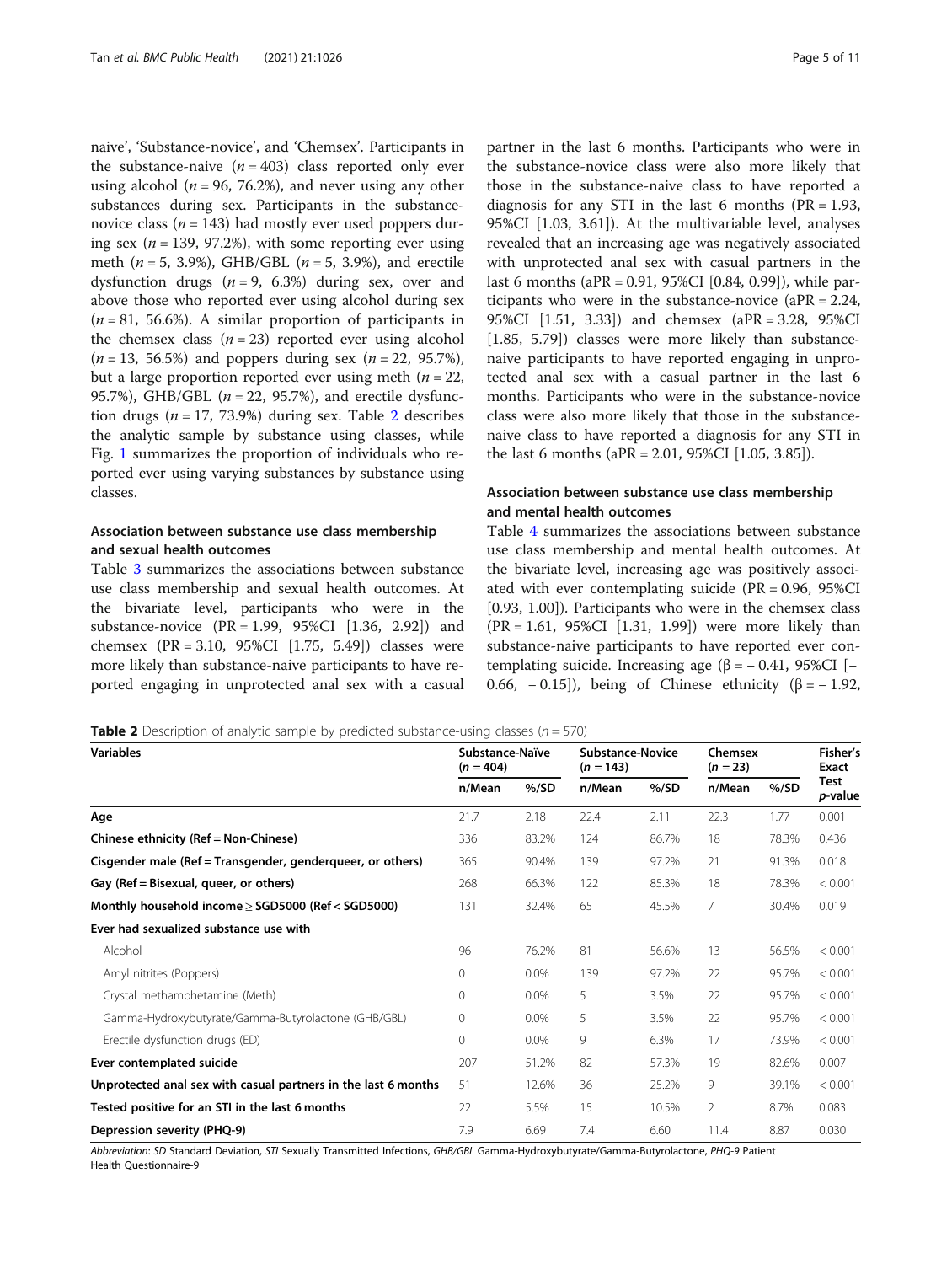<span id="page-5-0"></span>

95%CI  $[-3.43, -0.40]$ , and identifying as a cisgender male ( $\beta$  = -2.48, 95%CI [-4.55, -0.42]) were negatively associated with depression severity. Participants who were in the chemsex class were also more likely that those in the substance-naive class to have reported higher scores for depression severity  $(\beta = 3.51, 95\%$ CI [0.66, 6.36]). All factors that were statistically significant at the bivariate level remain significant at the multivariable level. Increasing age was positively associated with ever contemplating suicide (aPR = 0.96, 95%CI [0.93, 0.99]). Participants who were in the chemsex class  $(aPR = 1.64, 95\% CI$  [1.33, 2.03]) were more likely than substance-naive participants to have reported ever contemplating suicide. Increasing age ( $a\beta$  = − 0.39, 95%CI [−

0.65,  $-$  0.14]), being of Chinese ethnicity (a $\beta$  =  $-$  1.86, 95%CI [− 3.37, − 0.34]), and identifying as a cisgender male (a β = − 2.13, 95%CI [− 4.22, − 0.04]) were negatively associated with depression severity. Participants who were in the chemsex class were also more likely that those in the substance-naive class to have reported higher scores for depression severity ( $a\beta = 3.69$ , 95%CI  $[0.87, 6.51]$ .

# **Discussion**

This study sought to identify classes of YMSM based on the substances that they had ever used in sexualized contexts. We explored the sociodemographic and substance use patterns across each of the different classes,

|                                                                   |           | Unprotected anal sex with casual<br>partners in the last six months ( $n = 96$ ) |      |              | $(n = 39)$ | STI diagnoses in the last six months |      |              |
|-------------------------------------------------------------------|-----------|----------------------------------------------------------------------------------|------|--------------|------------|--------------------------------------|------|--------------|
|                                                                   | <b>PR</b> | 95% CI                                                                           | aPR  | 95% CI       | <b>PR</b>  | 95% CI                               | aPR  | 95% CI       |
| Age                                                               | 0.94      | (0.87, 1.02)                                                                     | 0.91 | (0.84, 0.99) | 0.95       | (0.83, 1.08)                         | 0.92 | (0.80, 1.06) |
| Chinese ethnicity (Ref = Non-Chinese)                             | 0.83      | (0.53, 1.32)                                                                     | 0.85 | (0.53, 1.36) | 0.75       | (0.35, 1.57)                         | 0.72 | (0.35, 1.51) |
| Cisgender male (Ref = Transgender, genderqueer, or others) $0.83$ |           | (0.45, 1.53)                                                                     | 0.77 | (0.43, 1.37) | 1.59       | (0.39, 6.37)                         | 1.42 | (0.36, 5.63) |
| Gay (Ref = Bisexual, queer, or others)                            | 1.13      | (0.74, 1.71)                                                                     | 1.04 | (0.67, 1.60) | 1.32       | (0.64, 2.73)                         | 1.19 | (0.57, 2.46) |
| Monthly household income $\geq$ SGD5000 (Ref < SGD5000)           | 0.82      | (0.55, 1.22)                                                                     | 0.79 | (0.52, 1.19) | 0.90       | (0.47, 1.72)                         | 0.88 | (0.46, 1.67) |
| <b>Classes</b>                                                    |           |                                                                                  |      |              |            |                                      |      |              |
| Substance-naïve                                                   | Ref       | Ref                                                                              | Ref  | Ref          | Ref        | Ref                                  | Ref  | Ref          |
| Substance-novice                                                  | 1.99      | (1.36, 2.92)                                                                     | 2.24 | (1.51, 3.33) | 1.93       | (1.03, 3.61)                         | 2.01 | (1.05, 3.85) |
| Chemsex                                                           | 3.10      | (1.75, 5.49)                                                                     | 3.28 | (1.85, 5.79) | 1.60       | (0.40, 6.39)                         | 1.64 | (0.42, 6.38) |

Table 3 Multivariable Poisson regression for sexual health outcomes and its association with substance using classes

Notes

Abbreviations: CI Confidence Interval, PR Prevalence Ratio, aPR Adjusted Prevalence Ratio Statistically significant ( $p < 0.05$ ) are highlighted in bold font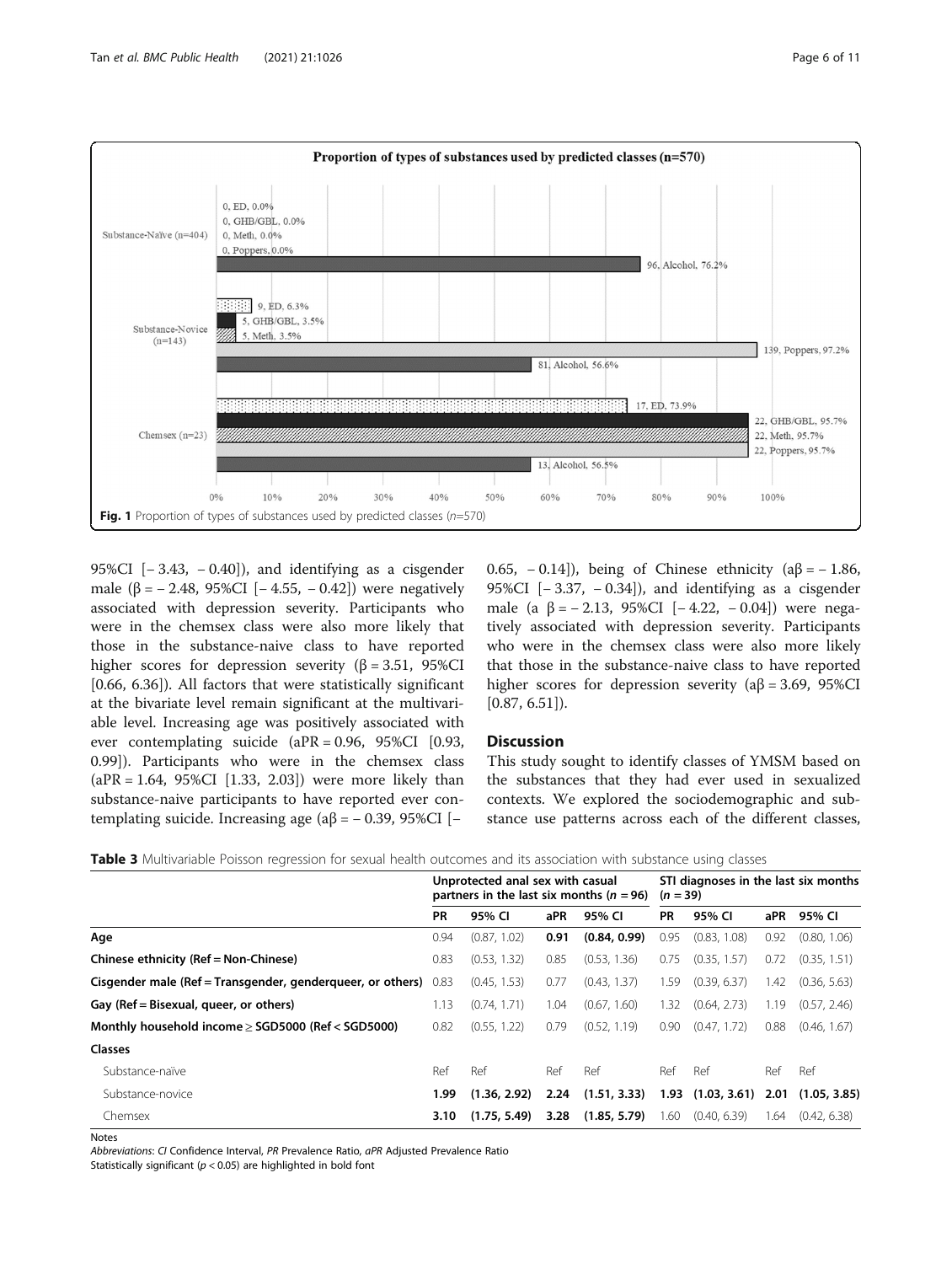<span id="page-6-0"></span>

|                                                                                                                                                                                                                                   |               | Ever contemplated suicide $(n = 308)$ |                |              |           | Depression severity |             |                  |
|-----------------------------------------------------------------------------------------------------------------------------------------------------------------------------------------------------------------------------------|---------------|---------------------------------------|----------------|--------------|-----------|---------------------|-------------|------------------|
|                                                                                                                                                                                                                                   | Æ             | 95% CI                                | aPR            | 95% CI       | ∞         | 95% Cl              | ಇ           | 95% CI           |
| Aqe                                                                                                                                                                                                                               | 0.96          | (0.93, 1.00)                          | 0.96           | (0.93, 0.99) | $-0.41$   | $-0.66, -0.15$      | ი<br>ი<br>ი | $(-0.65, -0.14)$ |
| Chinese ethnicity (Ref = Non-Chinese)                                                                                                                                                                                             | 0.87          | (0.72, 1.04)                          | 0.87           | (0.72, 1.04) | $-1.92$   | $(-3.43, -0.40)$    | $-1.86$     | $(-3.37, -0.34)$ |
| Cisgender male (Ref = Transgender, genderqueer, or others)                                                                                                                                                                        | 0.89          | (0.69, 1.15)                          | 0.88           | (0.69, 1.14) | $-2.48$   | $(-4.55, -0.42)$    | $-2.13$     | $(-4.22, -0.04)$ |
| Gay (Ref = Bisexual, queer, or others)                                                                                                                                                                                            | 10.1          | (0.88, 1.24)                          | $\frac{8}{1}$  | (0.89, 1.26) | $-0.55$   | $(-1.7, -0.69)$     | 0.04        | $(-1.22, 1.31)$  |
| Monthly household income ≥ SGD5000 (Ref < SGD5000)                                                                                                                                                                                | $\frac{8}{1}$ | (0.86, 1.18)                          | <u>so:</u>     | (0.87, 1.20) | 0.33      | $(-0.83, 1.50)$     | 0.69        | $(-0.48, 1.86)$  |
| Classes                                                                                                                                                                                                                           |               |                                       |                |              |           |                     |             |                  |
| Substance-naïve                                                                                                                                                                                                                   | Ref           | Ref                                   | Ref            | Ref          | Ref       | Ref                 | Ref         | Ref              |
| Substance-novice                                                                                                                                                                                                                  | 1.12          | (0.94, 1.33)                          | $\frac{1}{10}$ | (0.97, 1.38) | $-0.52$   | $(-1.81, 0.78)$     | $-0.17$     | $(-1.43, 1.21)$  |
| Chemsex                                                                                                                                                                                                                           | $\tilde{e}$   | (1.31, 1.99)                          | 1.64           | (1.33, 2.03) | <u>ភ្</u> | (0.66, 6.36)        | 3.69        | (0.87, 6.51)     |
| Abbreviations: CI Confidence Interval, PR Prevalence Ratio, aPR Adjusted Prevalence Ratio, B Unadjusted Coefficient, aB Adjusted Coefficient<br>Statistically significant (p < 0.05) are highlighted in bold font<br><b>Notes</b> |               |                                       |                |              |           |                     |             |                  |

Table 4 Multivariable Poisson regression for mental health outcomes and its association with substance using classes Table 4 Multivariable Poisson regression for mental health outcomes and its association with substance using classes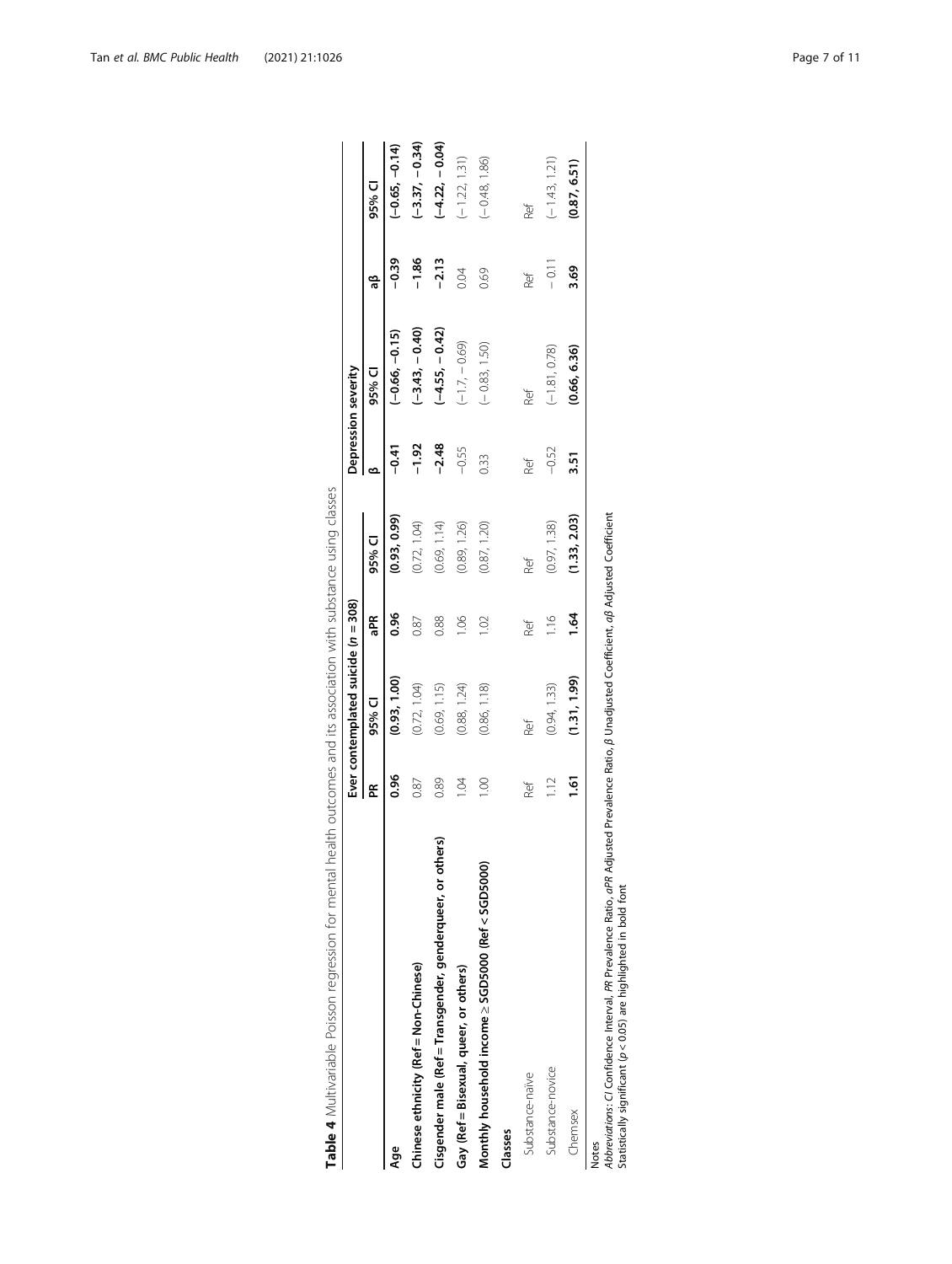and how these classes differed based on their associations with a variety of sexual and mental health outcomes, specifically recent unprotected anal sex with casual partners and STI diagnoses, as well as depression severity and ever contemplating suicide. This study is noteworthy in that, to our knowledge, no prior study has sought to delineate classes of substance use specifically in younger samples of MSM, which allows us to better understand the risk factors that may be associated with substance use initiation. Furthermore, no other study had ever sought to investigate such patterns of substance use among GBMSM in Singapore.

Results of latent class analysis revealed three classes of YMSM based on the substances that they had ever used in sexualized contexts, which we labelled post hoc as 'substance-naive', 'substance novice', and 'chemsex'. Those in the substance-naive group had only ever used alcohol, while the substance-novice group were primarily poppers users with a small proportion who reported using drugs typically associated with chemsex, including meth, GHB/GBL, as well as erectile dysfunction drugs [[13,](#page-9-0) [46](#page-9-0)]. The chemsex group comprised individuals who had mostly used such drugs. This finding aligns with that of other studies, which identified classes of GBMSM characterized by those who were negligible or non-users of recreational substances excluding alcohol, those who were 'soft' drug users, and those who were 'hard' drug or polydrug users [[33\]](#page-9-0). Several studies have also found find greater nuances in such patterns of use, separating those who are polydrug users without meth or mephedrone, and those who do [\[14,](#page-9-0) [47\]](#page-9-0).

Controlling for potential confounding variables, we found that being in the substance-novice or chemsex classes were associated with poorer sexual and mental health outcomes, compared to those who were in the substance-naive class. Given that those in the chemsex class reported both historical and recent indicators of poorer mental health, we believe that this may underpin certain mechanisms that lead to both sexual risk and substance use risk-related behaviors. This corroborates the findings of other studies [[4,](#page-8-0) [48](#page-9-0)]. As we are not able to establish causation due to the study design, an alternative explanation would be that substance use itself may be a factor that may cause poorer mental health, and disinhibition associated with sexual risk-related behaviors, which corroborate the findings of other studies as well [[49](#page-9-0)]. These two may mechanisms may also be working in tandem to exacerbate poorer sexual and mental health outcomes in the chemsex class, compared to the substance-naive class of YMSM. We remain mindful that we cannot draw a direct association between substance use and some of these outcomes as the time frame assessed for both differ.

Our study has several strengths. As it was conducted among self-identified HIV-negative YMSM aged 18 to 25 years old, we may be identifying certain risk factors and substance use patterns that may place them at risk of HIV and other STI acquisition. We may also draw conclusions around factors that may be associated with substance use initiation without stronger confounds of age, as GBMSM are more likely to be exposed to various substances throughout their life course due to its cumulative availability via sexual and social networks [\[50\]](#page-10-0).

Our study has several limitations. First, we might expect that our study participants comprising HIVnegative GBMSM would report a lower prevalence of substance, given that measures of substance use have been positively associated with an HIV-positive status among GBMSM in past studies [[51,](#page-10-0) [52\]](#page-10-0). As such, a similar study involving GBMSM living with HIV is warranted. Second, as HIV status was self-reported in this study, there may be misclassification of HIV-positive individuals as HIV-negative participants in our study. As past studies have shown that sexualized substance use is a risk factor for HIV acquisition [[53](#page-10-0), [54\]](#page-10-0), such misclassification might have led to a higher prevalence of substance use in our sample than should be expected from a sample of HIV-negative GBMSM. Third, the implementation of a referral system to recruit study participants from existing members of the study cohort may have led to selection effects or referral bias. Unfortunately, no reference data on population level characteristics for GBMSM is Singapore are available for the construction of sample weights, and thus such bias could have led to either and underestimation or overestimation of the effects reported in this study. Fourth, drug use carries severe penalties in Singapore under the Misuse of Drugs Act, which criminalizes the possession and use of drugs with penalties that range from fines of up to S\$20, 000 to a maximum of 10 years in prison, and trafficking of drugs beyond stipulated thresholds with a mandatory death penalty or life imprisonment. As such, participants may not be entirely honest with their answers around drug use, which may have led to an underreporting of substance use in the present sample. This form of nondifferential misclassification would have biased our results towards the null, when in fact the associations between substance use and the outcomes of interest would have been stronger.

We have several recommendations for health promotion and policy interventions. Overall, such health promotion efforts and interventions should acknowledge that substance use-related support needs among YMSM and GBMSM may be heterogenous, and would require a combination of upstream interventions that promote literacy around the risks associated with substance use, and downstream ones that mitigate such risks or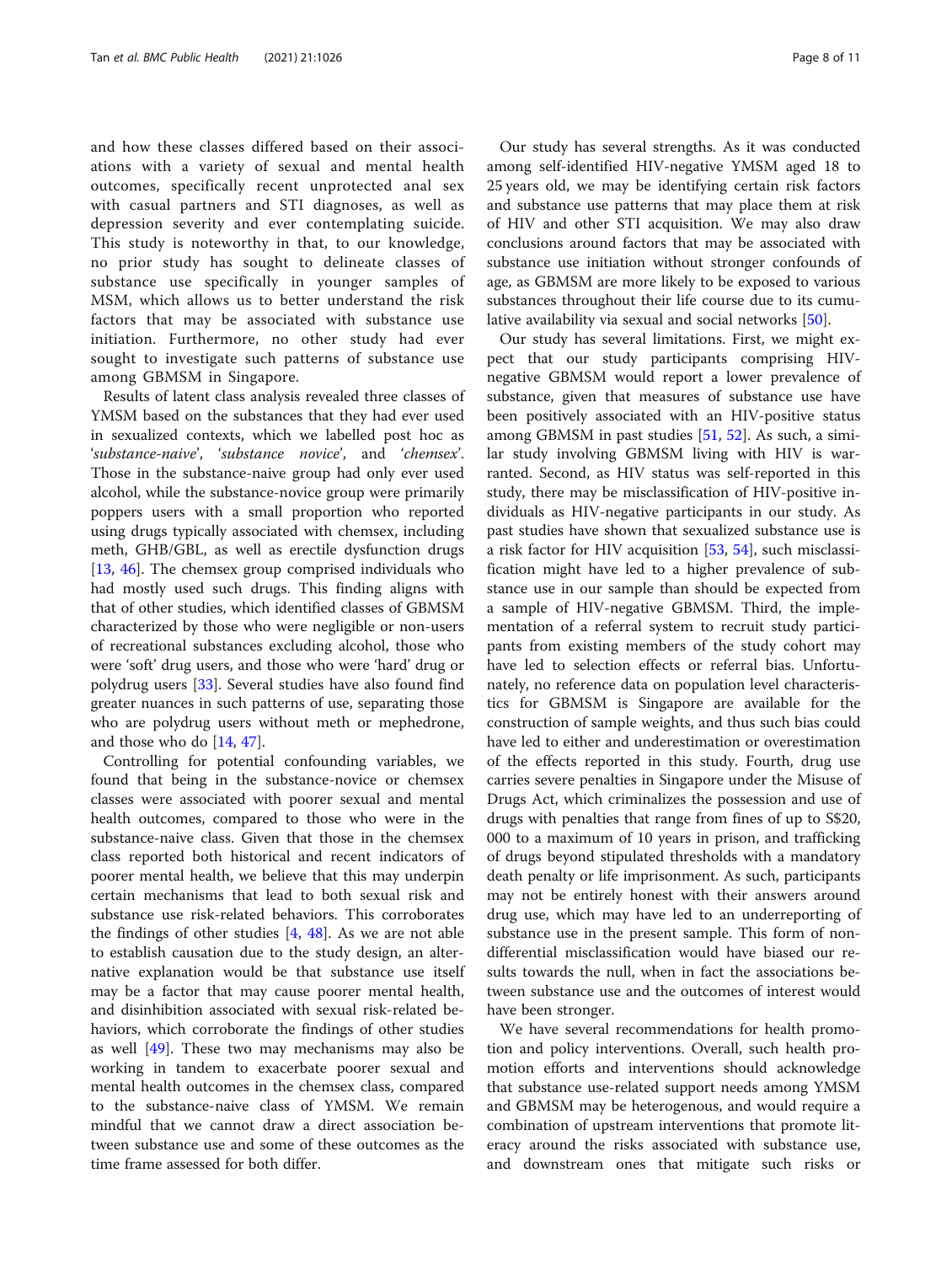<span id="page-8-0"></span>promote the well-being of those who require long-term support. For example, policy changes and campaigns should focus on reducing homophobia towards GBMSM and YMSM to improve mental health outcomes, as well as reduce the demand for chemsex as a means of coping with such forms of stigma. Specifically, this may involve the decriminalization of same-sex sexual relations among GBMSM and the implementation of comprehensive sexuality education in schools.

Findings of this study indicate that efforts for early intervention and education for YMSM should focus on reducing the harms associated with engaging in chemsex. Specifically, interventions may be implemented to identify YMSM who may be at risk of the harms associated with chemsex or mental health comorbidities, based on either their substance use patterns or mental health risk, and engage them in holistic care. Engaging such YMSM would provide opportunities for harm reduction efforts around dealing with stigma and poor mental health, alongside HIV and other STIs acquisition as well. Public health communication and campaigns could also work to frame substance use among GBMSM and YMSM as mental health challenges, rather than criminalized and stigmatized behaviors, given its association with stigma and mental health comorbidities.

#### Abbreviations

GBMSM: Gay, Bisexual and other Men who have Sex with Men; YMSM: Young Men who have Sex with Men; STI: Sexually Transmitted Infections; GHB/GBL: Gamma-Hydroxybutyrate/Gamma-Butyrolactone; AFA: Action for AIDS Singapore; NUS: National University of Singapore; SGD: Singapore Dollars; GHB/GBL: Gamma Hydroxybutyrate and Gamma-Butyrolactone; C: Coefficient; PR: Prevalence Ratio

#### Supplementary Information

The online version contains supplementary material available at [https://doi.](https://doi.org/10.1186/s12889-021-11056-5) [org/10.1186/s12889-021-11056-5.](https://doi.org/10.1186/s12889-021-11056-5)

Additional file 1: Table S1. Summary goodness of fit statistics for class membership comparison.

#### Acknowledgements

The study team would like to thank all the participants who took part in the study. We would like to extend our sincerest thanks to Action for AIDS Singapore and the Pink Carpet Y Team for their collaboration on this project. We would like to extend our sincerest gratitude to all community-based organizations who have helped us in the recruitment of participants.

#### Authors' contributions

RKJT, DL, SB and MLW conceptualized the study; MLW provided supervision for the study; RKJT and MLW acquired the funding for the study; CAO, WLK and RKJT conducted formal analyses; RKJT, DL, AT1, AT2, CT, CK and SB conducted the investigation and curated the data associated with the study; CAO, WLK and RKJT wrote the original draft; All co-authors have reviewed and approved of the manuscript prior to submission.

#### Funding

This research is supported by the Singapore Ministry of Health's National Medical Research Council under the Seed Funding Programme by Singapore Population Health Improvement Centre (NMRC/CG/C026/2017\_NUHS). The

funder had no role in the design of the study and collection, analysis, and interpretation of data and in writing the manuscript.

### Availability of data and materials

The datasets used and/or analysed during the current study are available from the corresponding author on reasonable request.

#### **Declarations**

#### Ethics approval and consent to participate

Ethics approval was provided by the National University of Singapore Institutional Review Board (Reference Code S-19-007). Participants provided written informed consent to participate.

#### Consent for publication

Not applicable.

#### Competing interests

RKJT is an associate editor with BMC Public Health. The authors declare that they have no competing interests.

#### Author details

<sup>1</sup>Saw Swee Hock School of Public Health, National University of Singapore, 12 Science Drive 2, MD1 Tahir Foundation Building #10-01, Singapore 117549, Singapore. <sup>2</sup>Yong Loo Lin School of Medicine, National University of Singapore, 10 Medical Dr, Singapore 117597, Singapore. <sup>3</sup>Action for AIDS Singapore, 9 Kelantan Lane #03-01, Singapore 208628, Singapore. <sup>4</sup>National University Hospital, National University Health System, Singapore, Singapore.

#### Received: 16 October 2020 Accepted: 13 May 2021 Published online: 31 May 2021

#### References

- 1. UNAIDS. Global HIV & AIDS statistics 2020 fact sheet 2020 [cited 2020 September 17]. Available from: [https://www.unaids.org/en/resources/fact](https://www.unaids.org/en/resources/fact-sheet)[sheet](https://www.unaids.org/en/resources/fact-sheet). Accessed 28 Apr 2021.
- 2. Beyrer C, Baral SD, van Griensven F, Goodreau SM, Chariyalertsak S, Wirtz AL, et al. Global epidemiology of HIV infection in men who have sex with men. Lancet. 2012;380(9839):367–77. [https://doi.org/10.1016/S0140-6736\(12](https://doi.org/10.1016/S0140-6736(12)60821-6) [\)60821-6](https://doi.org/10.1016/S0140-6736(12)60821-6).
- 3. Goodreau SM, Golden MR. Biological and demographic causes of high HIV and sexually transmitted disease prevalence in men who have sex with men. Sex Transm Infect. 2007;83(6):458–62. [https://doi.org/10.1136/sti.2007.](https://doi.org/10.1136/sti.2007.025627) [025627](https://doi.org/10.1136/sti.2007.025627).
- 4. Meyer IH. Prejudice, social stress, and mental health in lesbian, gay, and bisexual populations: conceptual issues and research evidence. Psychol Bull. 2003;129(5):674–97. <https://doi.org/10.1037/0033-2909.129.5.674>.
- 5. Xu W, Zheng L, Xu Y, Zheng Y. Internalized homophobia, mental health, sexual behaviors, and outness of gay/bisexual men from Southwest China. Int J Equity Health. 2017;16(1):36. [https://doi.org/10.1186/s12939-017-0530-1.](https://doi.org/10.1186/s12939-017-0530-1)
- 6. Huebner DM, Davis MC, Nemeroff CJ, Aiken LS. The impact of internalized homophobia on HIV preventive interventions. Am J Community Psychol. 2002;30(3):327–48. [https://doi.org/10.1023/A:1015325303002.](https://doi.org/10.1023/A:1015325303002)
- Pachankis JE, Hatzenbuehler ML, Hickson F, Weatherburn P, Berg RC, Marcus U, et al. Hidden from health: structural stigma, sexual orientation concealment, and HIV across 38 countries in the European MSM Internet Survey. AIDS (London, England). 2015;29(10):1239–46.
- 8. Bourne A. Drug use among men who have sex with men. Implications for harm reduction. In: Stoicescu C, editor. Global State of Health Reduction 2012. London: Harm Reduction International; 2012. p. 147–55.
- 9. McCabe SE, Hughes TL, Bostwick WB, West BT, Boyd CJ. Sexual orientation, substance use behaviors and substance dependence in the United States. Addiction (Abingdon, England). 2009;104(8):1333–45.
- 10. Hunter LJ, Dargan PI, Benzie A, White JA, Wood DM. Recreational drug use in men who have sex with men (MSM) attending UK sexual health services is significantly higher than in non-MSM. Postgrad Med J. 2014;90(1061):133– 8. [https://doi.org/10.1136/postgradmedj-2012-131428.](https://doi.org/10.1136/postgradmedj-2012-131428)
- 11. Bourne A, Reid D, Hickson F, Torres-Rueda S, Weatherburn P. Illicit drug use in sexual settings ('chemsex') and HIV/STI transmission risk behaviour among gay men in South London: findings from a qualitative study. Sex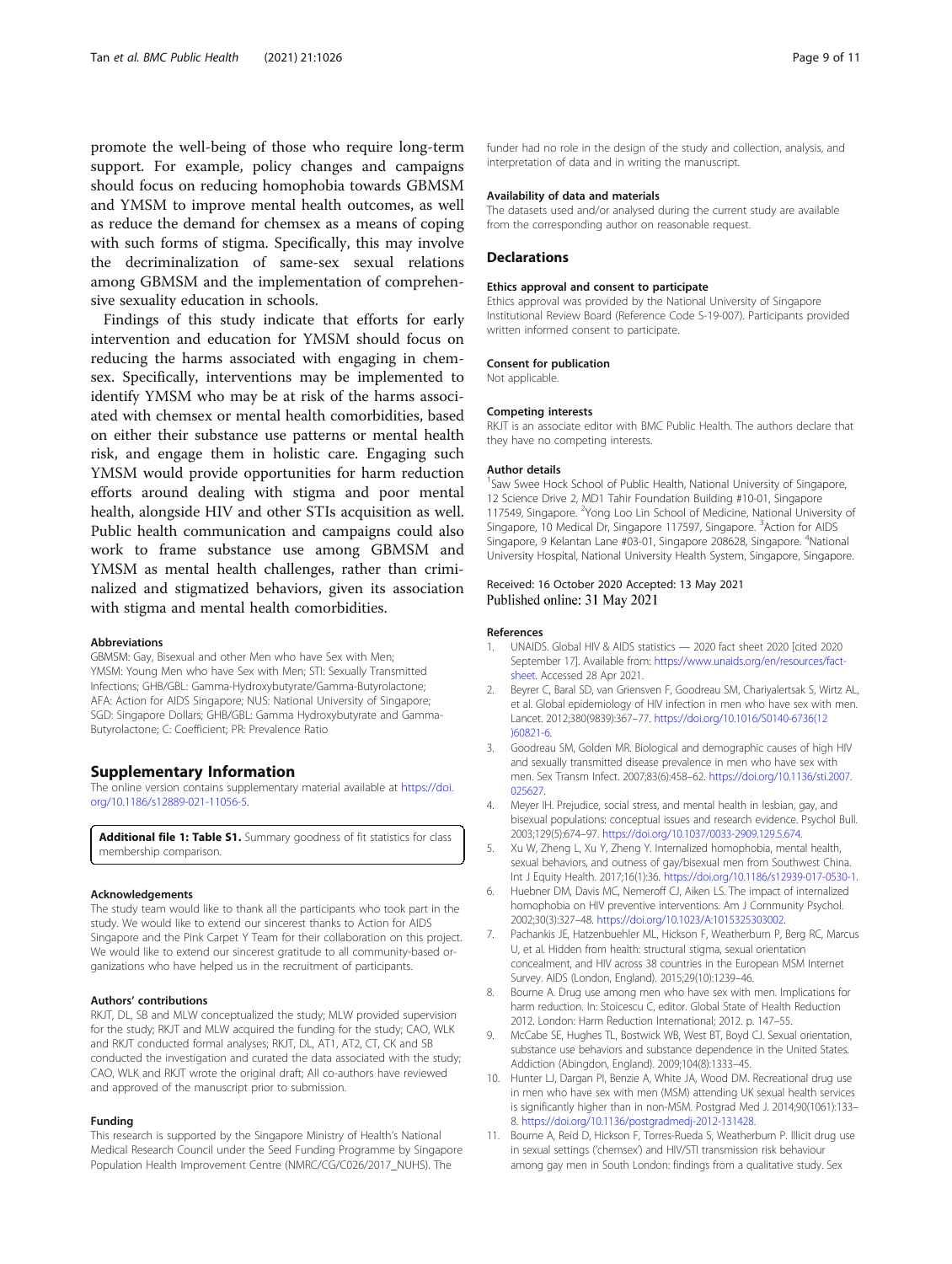<span id="page-9-0"></span>Transm Infect. 2015;91(8):564–8. [https://doi.org/10.1136/sextrans-2015-052](https://doi.org/10.1136/sextrans-2015-052052) [052.](https://doi.org/10.1136/sextrans-2015-052052)

- 12. Race K. 'Party and play': online hook-up devices and the emergence of PNP practices among gay men. Sexualities. 2015;18(3):253–75. [https://doi.org/1](https://doi.org/10.1177/1363460714550913) [0.1177/1363460714550913](https://doi.org/10.1177/1363460714550913).
- 13. Tan RKJ, Wong CM, Chen MIC, Chan YY, Bin Ibrahim MA, Lim OZ, et al. Chemsex among gay, bisexual, and other men who have sex with men in Singapore and the challenges ahead: a qualitative study. Int J Drug Policy. 2018;61:31–7. [https://doi.org/10.1016/j.drugpo.2018.10.002.](https://doi.org/10.1016/j.drugpo.2018.10.002)
- 14. Achterbergh RCA, de Vries HJC, Boyd A, Davidovich U, Drückler S, Hoornenborg E, et al. Identification and characterization of latent classes based on drug use among men who have sex with men at risk of sexually transmitted infections in Amsterdam, the Netherlands. Addiction. 2020; 115(1):121–33. [https://doi.org/10.1111/add.14774.](https://doi.org/10.1111/add.14774)
- 15. Bourne A, Weatherburn P. Substance use among men who have sex with men: patterns, motivations, impacts and intervention development need. Sex Transm Infect. 2017;93(5):342–6. [https://doi.org/10.1136/sextrans-2016-](https://doi.org/10.1136/sextrans-2016-052674) [052674](https://doi.org/10.1136/sextrans-2016-052674).
- 16. Sewell J, Cambiano V, Speakman A, Lampe FC, Phillips A, Stuart D, et al. Changes in chemsex and sexual behaviour over time, among a cohort of MSM in London and Brighton: findings from the AURAH2 study. Int J Drug Policy. 2019;68:54–61. <https://doi.org/10.1016/j.drugpo.2019.03.021>.
- 17. Berg RC, Amundsen E, Haugstvedt Å. Links between chemsex and reduced mental health among Norwegian MSM and other men: results from a crosssectional clinic survey. BMC Public Health. 2020;20(1):1785. [https://doi.org/1](https://doi.org/10.1186/s12889-020-09916-7) 0.1186/s12889-020-09916-7
- 18. Stall R, Paul JP, Greenwood G, Pollack LM, Bein E, Crosby GM, et al. Alcohol use, drug use and alcohol-related problems among men who have sex with men: the Urban Men's Health Study. Addiction. 2001;96(11):1589–601.
- 19. Lea T, Ryan D, Prestage G, Zablotska I, Mao L, de Wit J, et al. Alcohol use among a community-based sample of gay men: Correlates of high-risk use and implications for service provision. Drug Alcohol Rev. 2015;34(4):349–57.
- 20. Corliss HL, Rosario M, Wypij D, Fisher LB, Austin SB. Sexual orientation disparities in longitudinal alcohol use patterns among adolescents: findings from the growing up today study. Arch Pediatr Adolesc Med. 2008;162(11): 1071–8. [https://doi.org/10.1001/archpedi.162.11.1071.](https://doi.org/10.1001/archpedi.162.11.1071)
- 21. Garofalo R, Wolf RC, Kessel S, Palfrey J, DuRant RH. The association between health risk behaviors and sexual orientation among a school-based sample of adolescents. Pediatrics. 1998;101(5):895–902.
- 22. Grosso AL, Downing MJ, Thomann M, Chiasson MA, Schrimshaw EW, Hirshfield S. Age of onset of alcohol consumption and subsequent negative health outcomes in gay and bisexual men who have sex with men. J Homosex. 2019;66(11):1609–25. [https://doi.org/10.1080/00918369.2018.1](https://doi.org/10.1080/00918369.2018.1505757) [505757](https://doi.org/10.1080/00918369.2018.1505757).
- 23. Washington TA, Patel SN, Meyer-Adams N. Drinking patterns and HIV risk behaviors among black and latino men who have sex within los angeles county. Am J Mens Health. 2017;11(4):834–44.
- 24. Li J, McDaid LM. Alcohol and drug use during unprotected anal intercourse among gay and bisexual men in Scotland: what are the implications for HIV prevention? SexTransm Infect. 2014;90(2):125–32.
- 25. Bolton R, Vincke J, Mak R, Dennehy E. Alcohol and risky sex: in search of an elusive connection. Med Anthropol. 1992;14(2–4):323–63. [https://doi.org/1](https://doi.org/10.1080/01459740.1992.9966077) [0.1080/01459740.1992.9966077.](https://doi.org/10.1080/01459740.1992.9966077)
- 26. Qi J, Zhang D, Fu X, Li C, Meng S, Dai M, et al. High risks of HIV transmission for men who have sex with men — a comparison of risk factors of HIV infection among MSM associated with recruitment channels in 15 cities of China. PLoS One. 2015;10(4):e0121267. [https://doi.org/10.1371/journal.pone.](https://doi.org/10.1371/journal.pone.0121267) [0121267.](https://doi.org/10.1371/journal.pone.0121267)
- 27. Singh S, Song R, Johnson AS, McCray E, Hall HI. HIV incidence, prevalence, and undiagnosed infections in U.S. men who have sex with MenEstimated HIV incidence, HIV prevalence, and undiagnosed HIV infections. Ann Intern Med. 2018;168(10):685–94. [https://doi.org/10.7326/M17-2082.](https://doi.org/10.7326/M17-2082)
- 28. Freeman P, Walker BC, Harris DR, Garofalo R, Willard N, Ellen JM, et al. Methamphetamine use and risk for HIV among young men who have sex with men in 8 US cities. Arch Pediatr Adolesc Med. 2011;165(8):736–40. [https://doi.org/10.1001/archpediatrics.2011.118.](https://doi.org/10.1001/archpediatrics.2011.118)
- 29. Clatts MC, Goldsamt LA, Yi H. Club drug use among young men who have sex with men in NYC: a preliminary epidemiological profile. Substance Use Misuse. 2005;40(9–10):1317–30. [https://doi.org/10.1081/JA-200066898.](https://doi.org/10.1081/JA-200066898)
- 30. Kecojevic A, Silva K, Sell RL, Lankenau SE. Prescription drug misuse and sexual risk behaviors among young men who have sex with men (YMSM) in

Philadelphia. AIDS Behav. 2015;19(5):847–56. [https://doi.org/10.1007/s10461-](https://doi.org/10.1007/s10461-014-0898-5) [014-0898-5](https://doi.org/10.1007/s10461-014-0898-5).

- 31. Gamarel KE, Brown L, Kahler CW, Fernandez MI, Bruce D, Nichols S, et al. Prevalence and correlates of substance use among youth living with HIV in clinical settings. Drug Alcohol Depend. 2016;169:11–8. [https://doi.org/10.101](https://doi.org/10.1016/j.drugalcdep.2016.10.002) [6/j.drugalcdep.2016.10.002.](https://doi.org/10.1016/j.drugalcdep.2016.10.002)
- 32. RKJ T, O'Hara CA, Koh WL, Le D, Tan A, Tyler A, et al. Social capital and chemsex initiation in young gay, bisexual, and other men who have sex with men: the pink carpet Y cohort study. Subst Abuse Treat Prev Policy. 2021;16(1):18.
- 33. Lim SH, Cheung DH, Guadamuz TE, Wei C, Koe S, Altice FL. Latent class analysis of substance use among men who have sex with men in Malaysia: findings from the Asian internet MSM sex survey. Drug Alcohol Depend. 2015;151:31–7. [https://doi.org/10.1016/j.drugalcdep.2015.02.040.](https://doi.org/10.1016/j.drugalcdep.2015.02.040)
- Ministry of Health Singapore. Update on the HIV/AIDS Situation in Singapore 2019 (June 2020) 2020 Available from: [https://www.moh.gov.sg/](https://www.moh.gov.sg/resources-statistics/infectious-disease-statistics/hiv-stats/update-on-the-hiv-aids-situation-in-singapore-2019-(june-2020)#:~:text=2019%20(JUNE%202020)-,UPDATE%20ON%20THE%20HIV%2FAIDS%20SITUATION%20IN%20SINGAPORE%202019%20(JUNE,whom2022C097%20had%20passed%20away) [resources-statistics/infectious-disease-statistics/hiv-stats/update-on-the-hiv-a](https://www.moh.gov.sg/resources-statistics/infectious-disease-statistics/hiv-stats/update-on-the-hiv-aids-situation-in-singapore-2019-(june-2020)#:~:text=2019%20(JUNE%202020)-,UPDATE%20ON%20THE%20HIV%2FAIDS%20SITUATION%20IN%20SINGAPORE%202019%20(JUNE,whom2022C097%20had%20passed%20away) [ids-situation-in-singapore-2019-\(june-2020\)#:~:text=2019%20\(JUNE%202020\)-](https://www.moh.gov.sg/resources-statistics/infectious-disease-statistics/hiv-stats/update-on-the-hiv-aids-situation-in-singapore-2019-(june-2020)#:~:text=2019%20(JUNE%202020)-,UPDATE%20ON%20THE%20HIV%2FAIDS%20SITUATION%20IN%20SINGAPORE%202019%20(JUNE,whom2022C097%20had%20passed%20away) [,UPDATE%20ON%20THE%20HIV%2FAIDS%20SITUATION%20IN%20SINGA](https://www.moh.gov.sg/resources-statistics/infectious-disease-statistics/hiv-stats/update-on-the-hiv-aids-situation-in-singapore-2019-(june-2020)#:~:text=2019%20(JUNE%202020)-,UPDATE%20ON%20THE%20HIV%2FAIDS%20SITUATION%20IN%20SINGAPORE%202019%20(JUNE,whom2022C097%20had%20passed%20away) [PORE%202019%20\(JUNE,whom2022C097%20had%20passed%20away.](https://www.moh.gov.sg/resources-statistics/infectious-disease-statistics/hiv-stats/update-on-the-hiv-aids-situation-in-singapore-2019-(june-2020)#:~:text=2019%20(JUNE%202020)-,UPDATE%20ON%20THE%20HIV%2FAIDS%20SITUATION%20IN%20SINGAPORE%202019%20(JUNE,whom2022C097%20had%20passed%20away)
- 35. Chua LJ, Su D, Tan RKJ, Jie KW. Decriminalisation of same-sex relations and social attitudes: an empirical study of Singapore. Hong Kong Law J. 2017; 47(3):793–824.
- 36. Mathews M, Lim L, Selvarajan S. Religion, morality and conservatism in Singapore. Singapore: Institute of Policy Studies; 2019.
- 37. Tan R, Kaur N, Kumar PA, Tay E, Leong A, Chen MI, Wong CS. Clinics as spaces of costly disclosure: HIV/STI testing and anticipated stigma among gay, bisexual and queer men. Cult Health Sex. 2020;22(3):307–20. [https://doi.](https://doi.org/10.1080/13691058.2019.1596313) [org/10.1080/13691058.2019.1596313](https://doi.org/10.1080/13691058.2019.1596313).
- 38. Tan RKJ, Teo AKJ, Kaur N, Harrison-Quintana J, Chen MI-C, Wong CS. Extent and selectivity of sexual orientation disclosure and its association with HIV and other STI testing patterns among gay, bisexual, and other men who have sex with men. Sex Transm Infect. 2019;95(4):273–8. [https://doi.org/1](https://doi.org/10.1136/sextrans-2018-053866) [0.1136/sextrans-2018-053866.](https://doi.org/10.1136/sextrans-2018-053866)
- 39. Tan R. Internalized homophobia, HIV knowledge, and HIV/AIDS personal responsibility beliefs: correlates of HIV/AIDS discrimination among MSM in the context of institutionalized stigma. J Homosex. 2019;66(8):1082–22. <https://doi.org/10.1080/00918369.2018.1491249>.
- 40. Kher C, Shing L. Saying no: sections 377 and 377A of the Penal Code. Singap J Leg Stud. 2003:209–61. Retrieved May 27, 2021, from [http://www.](http://www.jstor.org/stable/24868200) [jstor.org/stable/24868200.](http://www.jstor.org/stable/24868200)
- 41. Action for AIDS Singapore. Community Blueprint to End HIV & AIDS. Singapore: Action for AIDS Singapore; 2019.
- 42. Teo AKJ, Prem K, Chen MIC, Roellin A, Wong ML, La HH, et al. Estimating the size of key populations for HIV in Singapore using the network scale-up method. 2019:sextrans-2018-053747.
- 43. Ong C, Tan RKJ, Le D, Tan A, Tyler A, Tan C, et al. Association between sexual orientation acceptance and suicidal ideation, substance use, and internalised homophobia amongst the Pink Carpet Y Cohort Study of young gay, bisexual, and queer men in Singapore. BMC Public Health. 2021;21(1):971.
- 44. Kroenke K, Spitzer RL, Williams JB. The PHQ-9: validity of a brief depression severity measure. J Gen Intern Med. 2001;16(9):606–13. [https://doi.org/10.1](https://doi.org/10.1046/j.1525-1497.2001.016009606.x) [046/j.1525-1497.2001.016009606.x](https://doi.org/10.1046/j.1525-1497.2001.016009606.x)
- 45. Spitzer RL, Kroenke K, Williams JBW, Group atPHQPCS. Validation and utility of a self-report version of PRIME-MDThe PHQ primary care study. JAMA. 1999;282(18):1737–44. <https://doi.org/10.1001/jama.282.18.1737>.
- 46. Bourne A, Reid D, Hickson F, Torres Rueda S, Weatherburn P. The Chemsex study: drug use in sexual settings among gay and bisexual men in Lambeth, Southwark and Lewisham; 2014.
- 47. McCarty-Caplan D, Jantz I, Swartz J. MSM and drug use: a latent class analysis of drug use and related sexual risk behaviors. AIDS Behav. 2014; 18(7):1339–51. <https://doi.org/10.1007/s10461-013-0622-x>.
- 48. Sewell J, Cambiano V, Miltz A, Speakman A, Lampe FC, Phillips A, et al. Changes in recreational drug use, drug use associated with chemsex, and HIV-related behaviours, among HIV-negative men who have sex with men in London and Brighton, 2013–2016. Sex Transm Infect. 2018;94(7):494–501. <https://doi.org/10.1136/sextrans-2017-053439>.
- 49. Javanbakht M, Shoptaw S, Ragsdale A, Brookmeyer R, Bolan R, Gorbach PM. Depressive symptoms and substance use: changes overtime among a cohort of HIV-positive and HIV-negative MSM. Drug Alcohol Depend. 2020; 207:107770. [https://doi.org/10.1016/j.drugalcdep.2019.107770.](https://doi.org/10.1016/j.drugalcdep.2019.107770)